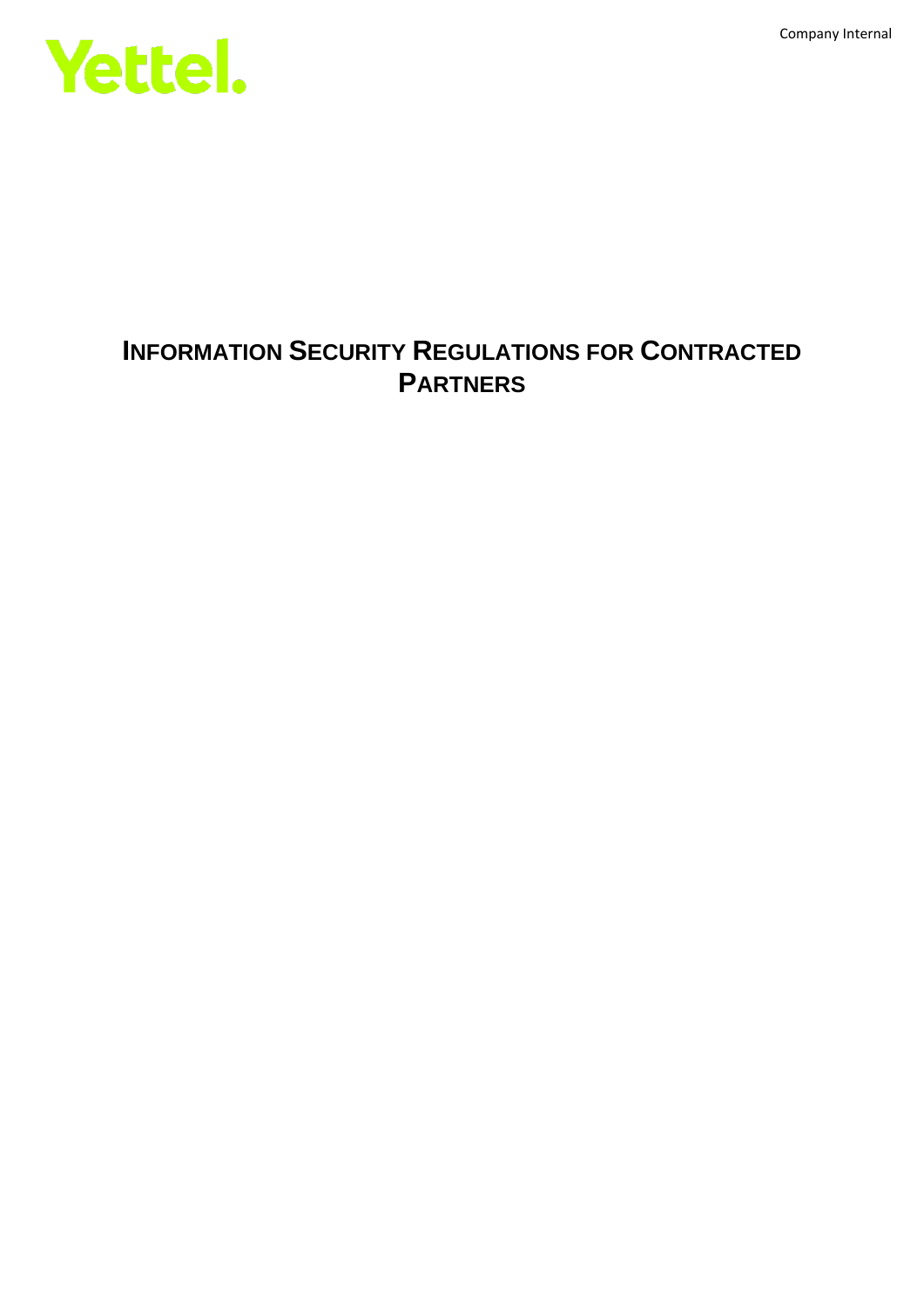

#### **LOCAL MANUAL** Information security regulations for Contracted Partners

Valid: 2022-03-01 Page: 2/10

Owner: Head of Information Security Office **Business Security Director** Approver:

# Content

| 1            |      |  |  |  |  |
|--------------|------|--|--|--|--|
| $\mathbf{2}$ |      |  |  |  |  |
| 3            |      |  |  |  |  |
|              | 3.1  |  |  |  |  |
|              | 3.2  |  |  |  |  |
|              | 3.3  |  |  |  |  |
|              | 3.4  |  |  |  |  |
|              | 3.5  |  |  |  |  |
| 4            |      |  |  |  |  |
|              | 4.1  |  |  |  |  |
|              | 4.2  |  |  |  |  |
| 5            |      |  |  |  |  |
| 6            |      |  |  |  |  |
| 7            |      |  |  |  |  |
| 8            |      |  |  |  |  |
| 9            |      |  |  |  |  |
| 10           |      |  |  |  |  |
|              | 10.1 |  |  |  |  |
|              | 10.2 |  |  |  |  |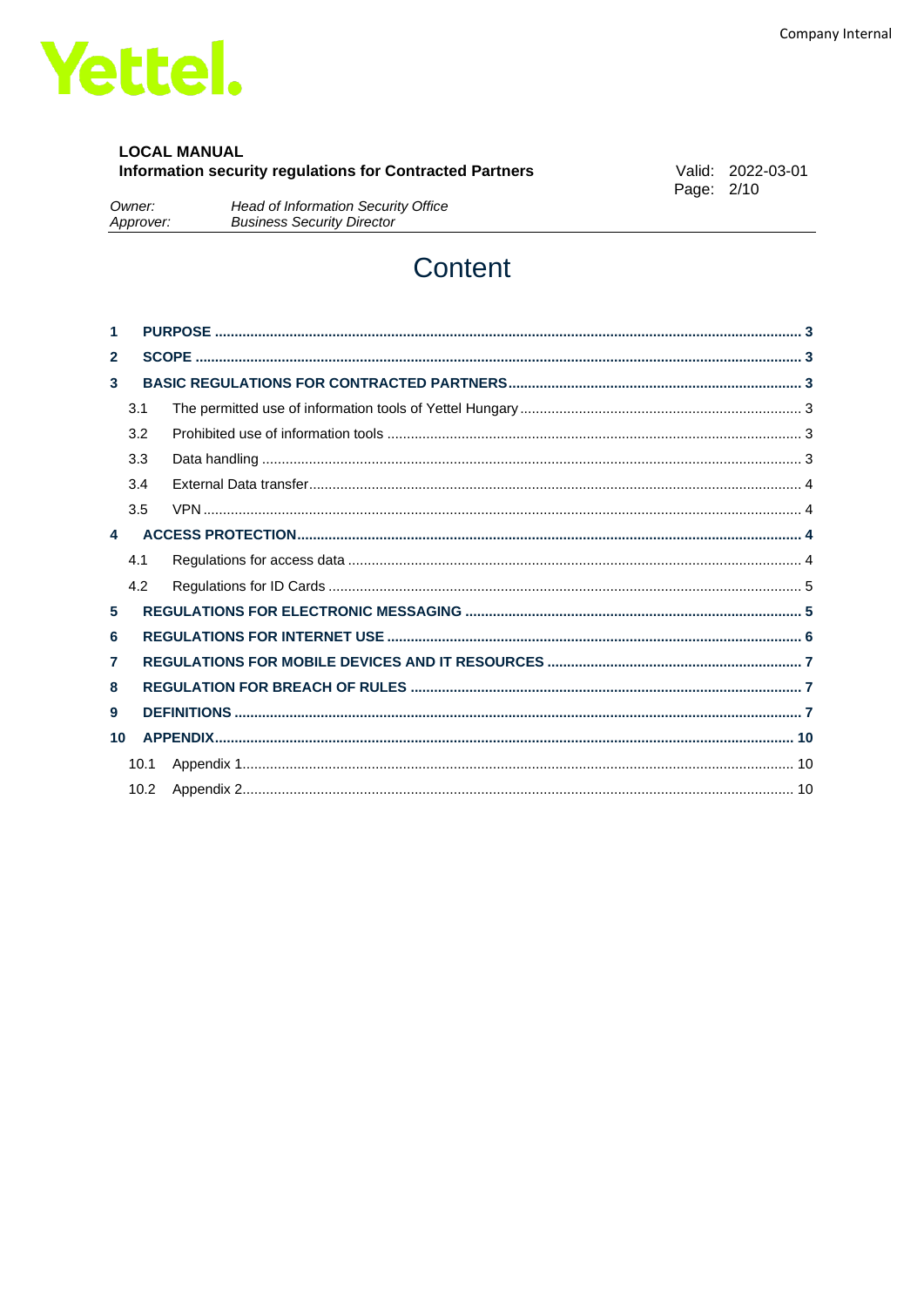

Page: 3/10

*Owner: Head of Information Security Office Approver: Business Security Director*

# <span id="page-2-0"></span>1 Purpose

This Local Manual contains the basic specifications for users who create, store, or process information from Yettel Magyarország Zrt. (hereinafter referred to as Yettel) and / or use Yettel information systems. The purpose of this Manual is to define the most significant information security regulations to be observed by users. Specifically applies to those users who are not Yettel employees but have access to Yettel assets (e.g., contractors, consultants, suppliers etc. – hereinafter "Contracted Partners").

## <span id="page-2-1"></span>2 Scope

This Manual is valid for all users with access to data or information systems of Yettel without geographical limitation.

# <span id="page-2-2"></span>3 Basic regulations for Contracted Partners

## <span id="page-2-3"></span>*3.1 The permitted use of information tools of Yettel*

The information tools of Yettel - including all network access and resources (e.g., the Internet), all applications (e.g., email, chat) and collaborative tools (such as conference calls, video conferencing), shall not be used in breach of the Yettel Ethics Handbook, the Privacy Policy, the Information Management Policy or any other applicable Yettel policy or contract.

## <span id="page-2-4"></span>*3.2 Prohibited use of information tools*

Unauthorized use of information systems of Yettel or any attempt of that kind is strictly prohibited. It also applies to the unauthorized access and the manipulation and/or spread of information of Yettel. **Passing user's data to other users or the use of other employees' user data or the attempt of that kind (e.g., username, password, PIN) is strictly prohibited and will result in disciplinary action, up to and including the termination of contract.** 

## <span id="page-2-5"></span>*3.3 Data handling*

Private information may be handled by Yettel according to the procedures of internal investigations and by the permission of Data Protection Officer. In case of private information handling contracted partners must comply with Data Processing Agreement (DPA).

Yettel business information can only be forwarded, processed and/or stored in devices or information resources which are not under Yettel's orbit if under written permission of the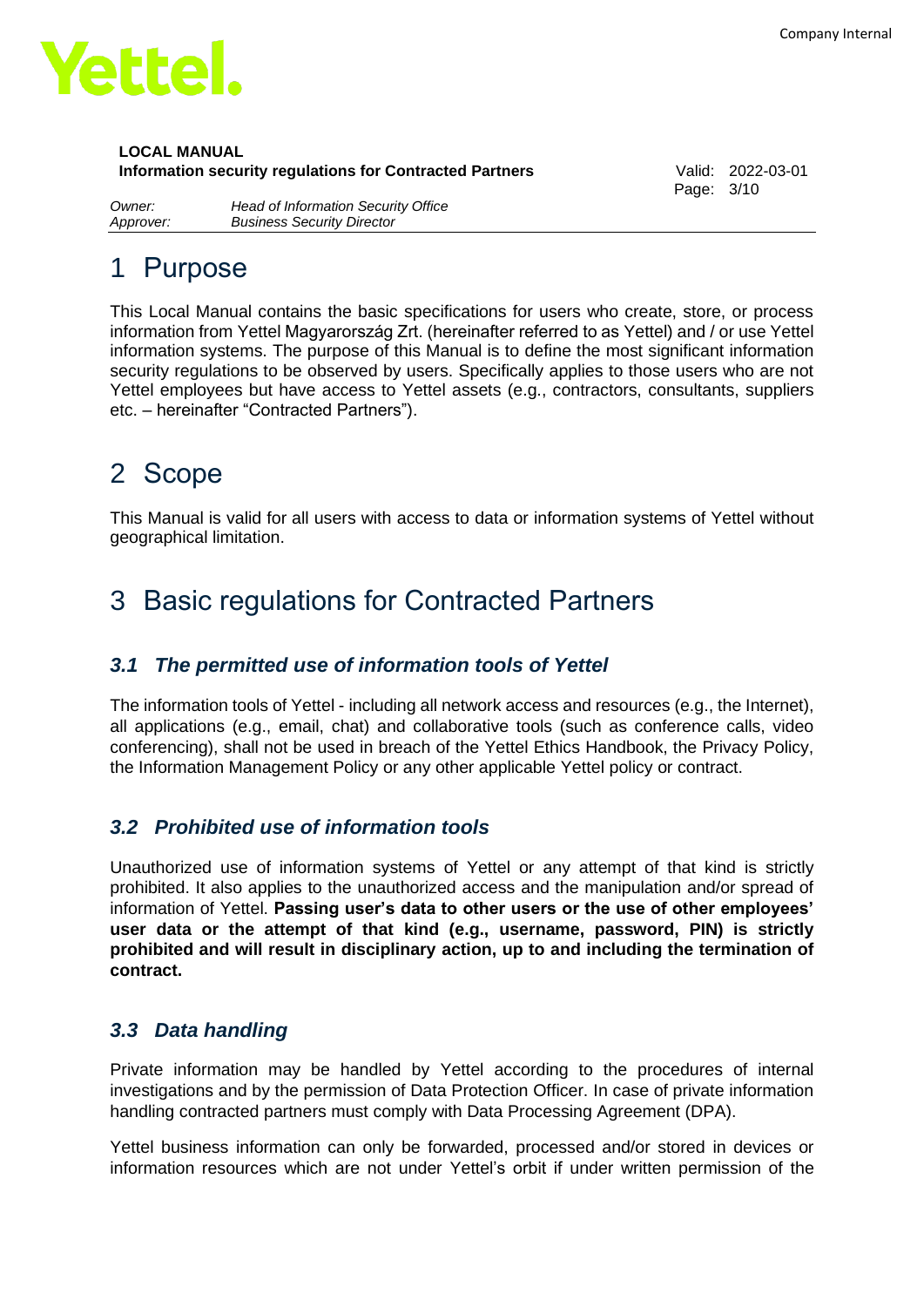

Page: 4/10

| Owner:    | Head of Information Security Office |
|-----------|-------------------------------------|
| Approver: | <b>Business Security Director</b>   |

data/tool Owner is available. Appropriate protection mechanism must be applied for these devices or information resources as well.

If there is a valid business need for using removable media (e.g., pendrive) it must be used with password protection. Any Yettel business data must be deleted from the removable media using industry best practice secure deletion method after it is not needed anymore.

Yettel may make a copy of the encryption key and store it and may use them to reverse business information.

### <span id="page-3-0"></span>*3.4 External Data transfer*

Data transfer between Yettel and third party must be done in a secure way. This including but not limited to the following:

- Attachment sent by email must encrypted (using 7-Zip encryption or similar method). The password must be complex (at least 8 character, upper and lower case)
- Secure data transfer tools can be used, but only after the written approval of Information Security Office
- It is the Contracted Partner's responsibility to protect Yettel business information

## <span id="page-3-1"></span>*3.5 VPN*

As a baseline Contracted Partners cannot have VPN access. If VPN access is needed it must be part of the contract. If the contract does not contain it then it needs to be approved by the relevant Business Director and Procurement Director.

# <span id="page-3-2"></span>4 Access protection

### <span id="page-3-3"></span>*4.1 Regulations for access data*

Access authorizations are used for the protection of information systems of Yettel, including but not limited to infrastructure, information resources and data.

User data for access, such as PIN, passwords, certifications, tokens, ID Cards and intelligent cards may only be used by their holders. Access data shall be memorized or stored in safe place. Access data shall not be forwarded, shared, published or made public for people or organizations who are not liable for these data.

If the confidentiality of data providing access is compromised (known or lost to others), such data shall be disabled immediately and, in any case, new ones shall be chosen instead. In the event of a suspicion of misuse of access data, this shall be reported to the *Information Security Office* immediately (see contact information in *Appendix I*).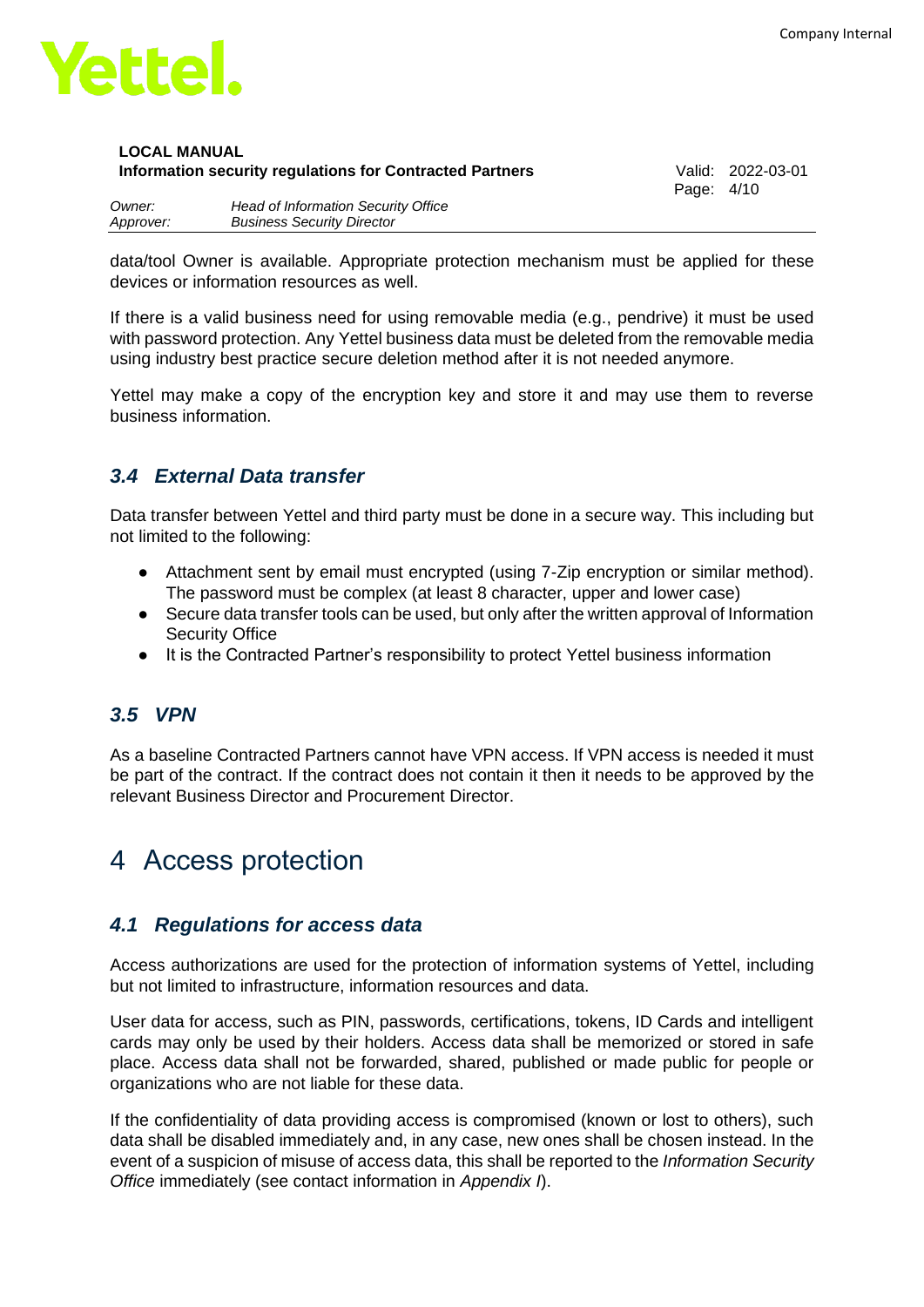

| <b>LOCAL MANUAL</b>                                      |  |
|----------------------------------------------------------|--|
| Information security regulations for Contracted Partners |  |

**Information security regulations for Contracted Partners** Valid: 2022-03-01 Page: 5/10

| Owner:    | Head of Information Security Office |
|-----------|-------------------------------------|
| Approver: | <b>Business Security Director</b>   |

All the Contracted Partners who have access to Yettel's information assets are individually liable to know and comply with the applicable regulations on access protection and the use of access data.

A person whose access data provides access to any resource may be held liable for all actions taken with their access data.

The screen of different devices, such as computers or phones, shall be closed when the user cannot control them (for example, computers shall be locked (Windows+L) before leaving the desk and locking the mobile phones with PIN protection).

### <span id="page-4-0"></span>*4.2 Regulations for ID Cards*

Yettel might provide temporary ID Cards for Contracted Partners who are working together with Yettel on a long term. Otherwise, visitor Card is provided.

Any person who has a visitor, temporary or permanent ID Card provided by Yettel, including Contracted Parties or other authorized personnel, shall visibly wear his identification card at Yettel's premises.

The ID Card and mobile phone with the access identification feature are strictly personal and identify only the person who received it. It is strictly forbidden to give the ID Card and the mobile phone with the access identification capability to another person. This applies for the colleagues of the Third Party as well.

If an unauthorized person enters Yettel's territory because of a deliberate or gross negligence on the part of a user, this may entail penalties for employment. In the event of the loss of or theft of the identification card and the identification of a mobile phone assigned to it, an immediate notification shall be made. (For contact information, see *Appendix II*.)

People with a temporary (visitor) ID card shall be accompanied by a Yettel employee with permanent access right for the entire duration of their stay.

Everyone is obliged to notify the *Physical Security Manager* immediately of any abnormalities related to the access control system. (For contact information, see *Appendix II.*)

In case of loss or theft of the visitor/temporary ID Card, it shall be immediately reported to Physical Security Manager.

Temporary and permanent ID Cards needs to be handed back up on leaving or at the end of the long-term working relationship.

## <span id="page-4-1"></span>5 Regulations for electronic messaging

In certain cases, Contracted Partners can have Yettel email addresses. These cases are typically are the following: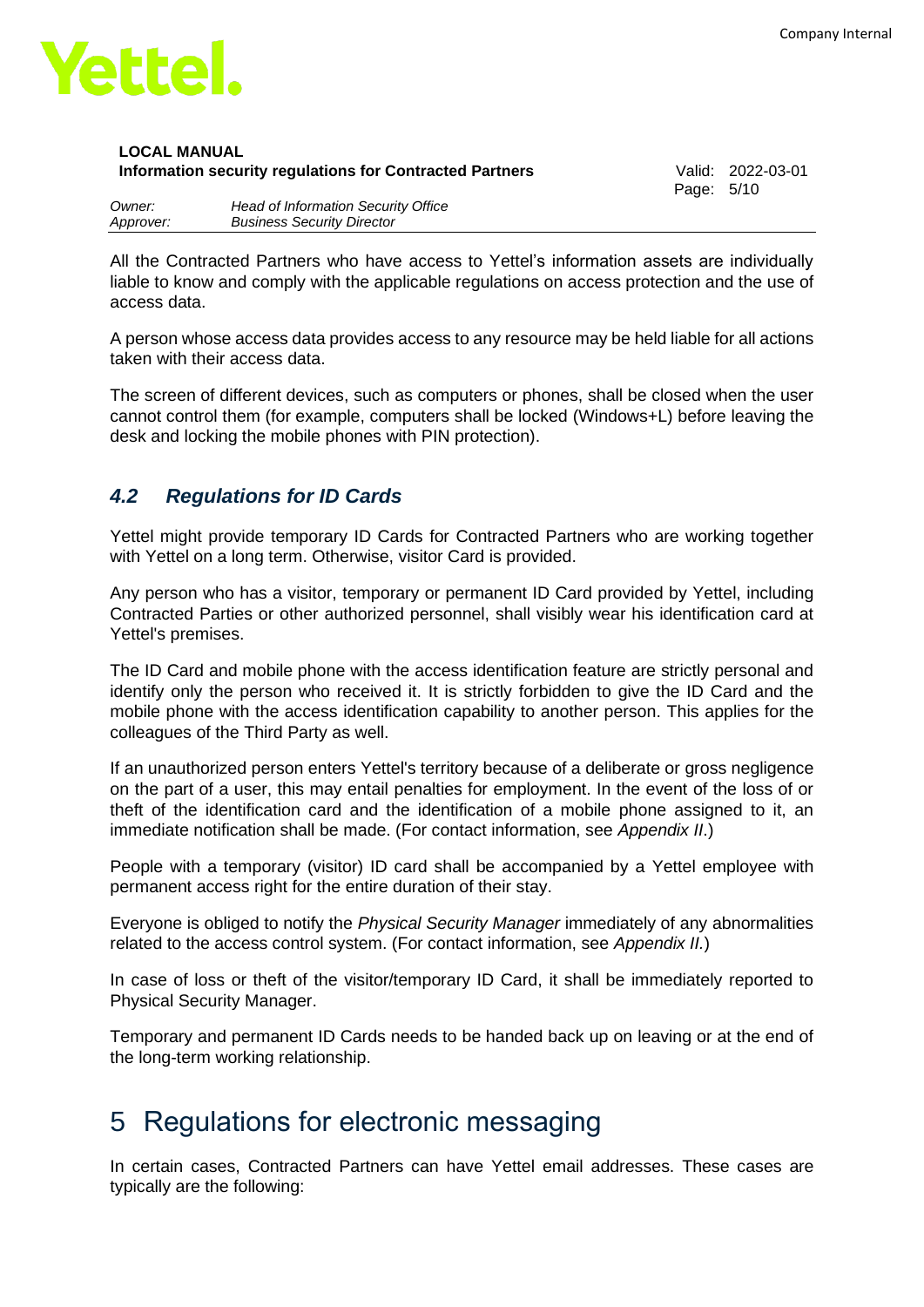

Page: 6/10

| Owner:    | Head of Information Security Office |
|-----------|-------------------------------------|
| Approver: | <b>Business Security Director</b>   |

In case of a Contracted Partner has Yettel email address the following applies:

- Electronic messaging should be used primary for business purposes. Public email accounts are (e.g., Gmail) forbidden for business purposes.
- Private usage is acceptable but must be kept on a minimum. Users must have a dedicated folder clearly indicated to be private (like named "Private" or "Personal") for these emails.
- Must not forward spams, email chains, offensive or unsolicited emails
- Signature must be part of the business emails. Private emails shall not contain text that may be related to Yettel or that gives the impression that the person mediates the opinion of Yettel.
- The content of the email must be compliant with Yettel's Code of ethics and applicable regulations Specially, but not limited to: pornographic, offensive, racist and other discriminative materials.
- The Contracted Partner must make sure only the appropriate personal receives the emails. It is always recommended to double check the "to" and "cc" lines.
- It is recommended to set up "out of office" automated reply in case of annual leave, sick leave etc.

As part of Security governance regime Yettel has the mandate for implementing the following security measures:

- Yettel may check the contents of emails for compliance or for security reasons and this is also accepted by third-party users for emails sent to Yettel. (This is also listed on Yettel's website.)
- Yettel has the right to place a disclaimer or other legal statement to the end of outgoing messages sent to external addresses.

## <span id="page-5-0"></span>6 Regulations for internet use

In Yettel Headquarters, Contracted Partners must use Guest Wifi only. Contracted parties not allowed to use the internet via Yettel networks cable.

During the usage of the internet, Contract Partners must comply with the following:

- Comply with Code of Conduct and regulatory requirements
- It is specially forbidden to use the internet access for pornographic, offensive, racist or gambling purposes.
- Connecting to and using peer-to-peer file exchange networks are strictly prohibited.
- It is strictly forbidden to use Yettel's internet access for attacking others or to commit actions explicitly prohibited by law.
- It is not allowed to download not authorized software's from the Internet.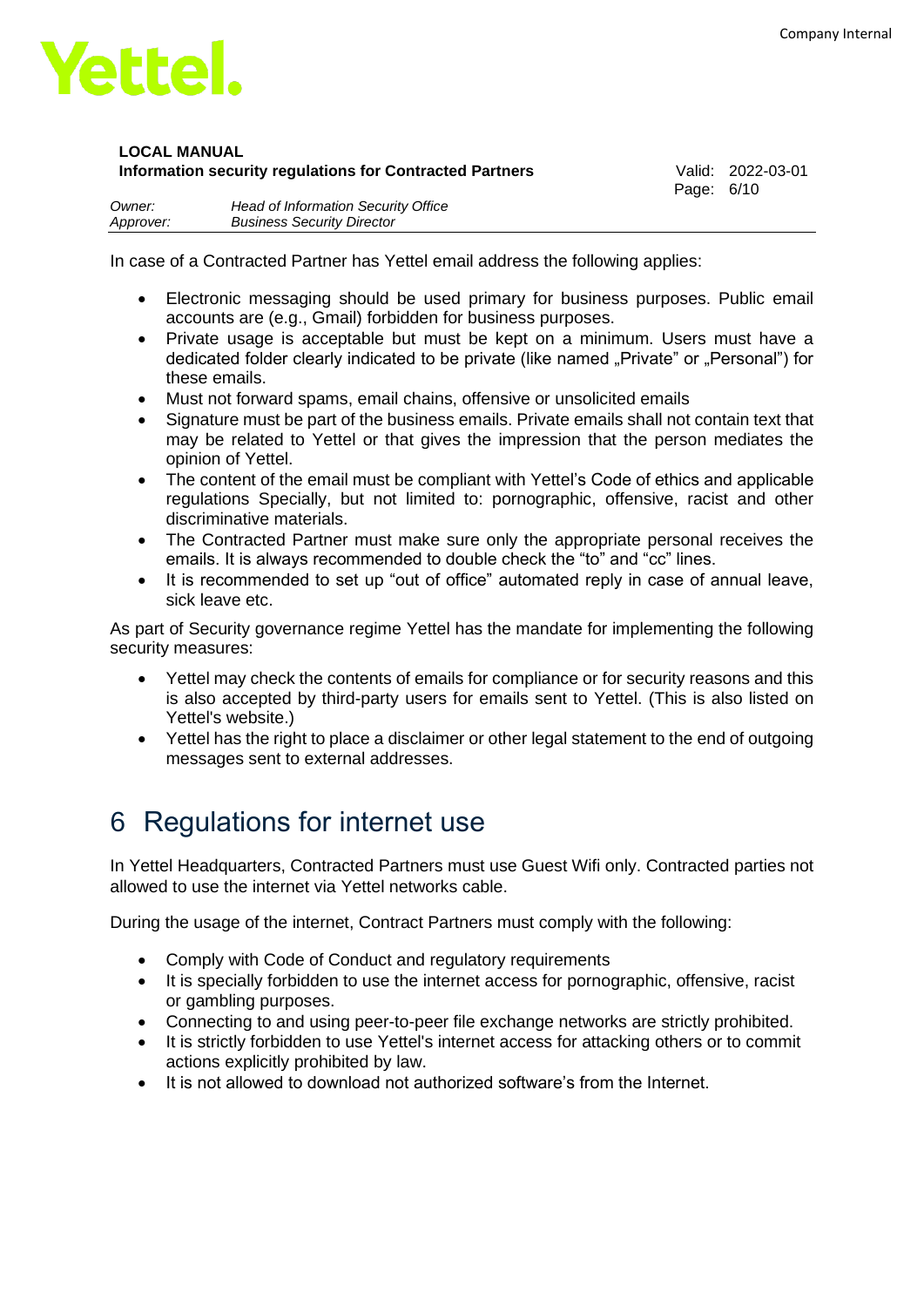

### **LOCAL MANUAL**

**Information security regulations for Contracted Partners** Valid: 2022-03-01

Page: 7/10

*Owner: Head of Information Security Office Approver: Business Security Director*

# <span id="page-6-0"></span>Regulations for mobile devices and IT resources

In some cases, Contracted Partners can have Yettel provided mobile devices and IT resource. In those cases, the Contracted Partners must comply with *Local Manual – Information Security Regulations for Users* and *Local Manual – Rules of Mobile Devices and Remote Working*.

Otherwise, it is the responsibility of Contracted Partners to use protected and secure device. If Contracted Partners use their device (which is not under Yettel's orbit) the following must be followed:

- the device must be hardware encrypted if it is technically possible
- the device must be password protected
- the device must be virus protected

## <span id="page-6-1"></span>8 Regulation for breach of rules

Failure to comply with these Terms may, inter alia, entail the following sanctions:

- Verbal warning
- Written warning
- termination of the Contract
- other sanctions resulting from a labour contract or legislation.

Members of the staff concerned may also be subject to financial / material compensation obligation.

All individuals required to comply with these requirements are obliged to know and comply at all times with these and other regulations regarding Yettel's information assets in Hungary.

# <span id="page-6-2"></span>9 Definitions

#### *Authorized personnel*

Authorized personnel to have access to certain information and / or IT resources. Eligibility is ensured by a documented procedure. Personnel who have licensing powers in certain areas, such as access rights, modifications, enhancements, purchases, software packages, use of tools, etc., may also be qualified personnel. respect.

#### *Licensed software*

A software authorized by the authorized personnel of Yettel or Information Security for which Yettel has a valid license.

#### *Mobile device*

Any managed device that can be used outside Yettel's on-premise environment, including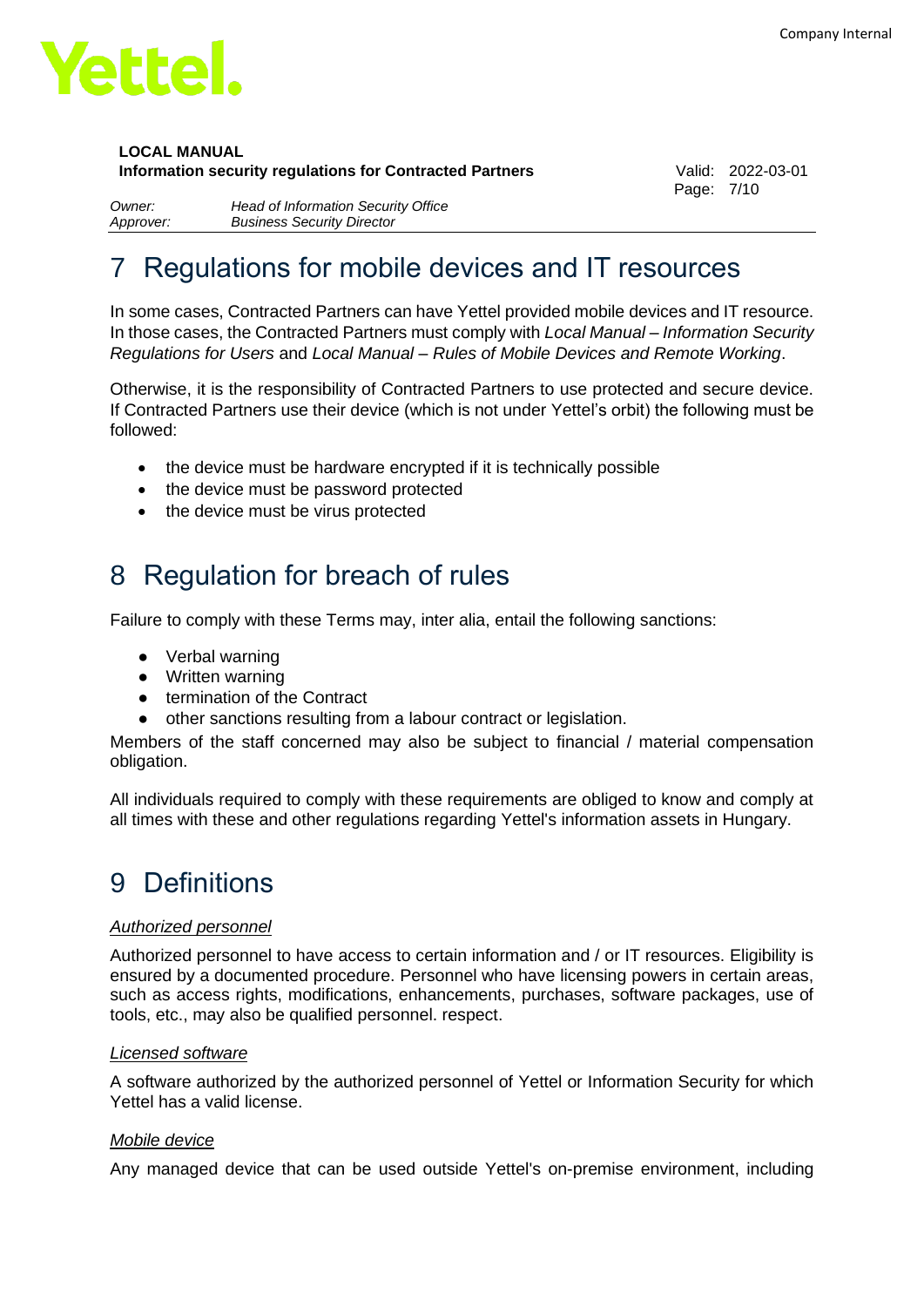

Page: 8/10

*Owner: Head of Information Security Office Approver: Business Security Director*

"handheld" devices, mobile phones, laptops, tablets, etc.

#### *Information device*

Information systems include all software and hardware together with data stored there, including fixed and portable IT equipment, handheld devices, information systems, networks and any other IT infrastructure or service that can be used to store, process and create data or treatment.

#### *IT resources*

IT resources include all software and hardware resources, including stationary and portable IT equipment, "handheld" devices, information systems, networks and any other IT infrastructure or service that can store, process, create, or manage data serve.

#### *Premises of Yettel*

For the purposes of this document, Yettel's premises are all buildings, premises, premises and areas owned or controlled by Yettel.

#### *Owner*

It is an individual or organizational unit who has a comprehensive liability for a system, process or information. In this context, "liable" does not refer to the person who actually owns the asset or resource of the asset.

#### *Private information*

Personal data of employees, such as personal photos, video and sound recordings, documents, emails, etc., which may not contain any personal information that may be related to the professional activity of Yettel in Hungary or whose license or copyright and / employee.

#### *Malicious program*

Malicious software that is used to destroy and / or leak data. Malicious programs include viruses, worms, keyboard logging applications, and so on.

#### *Electronic message*

Electronic messages include, but not limited to, emails sent over the internet or locally, SMS (short message), MMS (multimedia message), EDI (electronic data interchange) and instant messaging (e.g., Skype).

#### *Electronic messaging services*

Services used for electronic messaging.

#### *Data medium*

Any device or device component, such as CD, DVD, portable or fixed hard disk, SIM card, and other similar or similar features, or any device that has an integral part of it for the same or similar purpose such as PDA, mobile phone, and so on.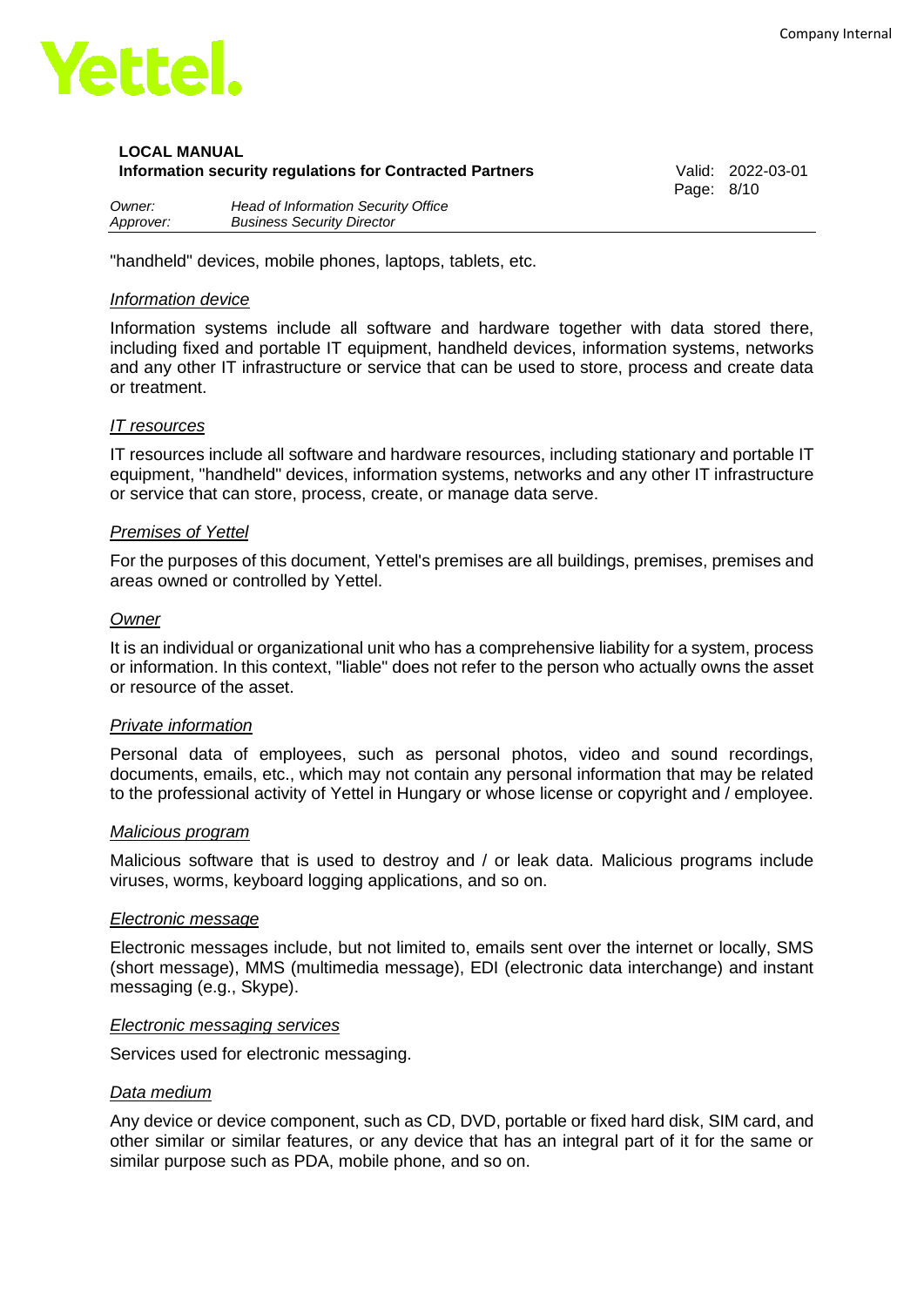

Page: 9/10

*Owner: Head of Information Security Office Approver: Business Security Director*

#### *Files for entertainment*

Files that contain non-business information, such as entertaining music, video, pictures, or text files.

#### *Spam*

Unwanted mail sent in bulk.

#### *Executable software module*

A program object (ActiveX control, Java applet, Explorer extension, etc.) that can be downloaded and run with a compatible browser. Malicious Executable Software Modules can perform any operation that may result in damage or damage to software or data on your computer.

#### *Internet*

A global network of connected networks that provides services and information with the standard Internet Protocol Kit.

#### *Peer-to-peer (P2P)*

An application layer virtual computer network, where all computers work simultaneously as clients and servers serving other computers.

#### *USER*

A user is a person who utilizes a computer or network service inside Yettel premises or technical infrastructure.

#### *CONTRACTOR*

A contractor is a person or company that does work for Yettel and has access to data, information systems and/or network services.

#### *Yettel*

Yettel refers to Yettel Magyarország Zrt.

#### *CETIN*

<span id="page-8-0"></span>CETIN refers to CETIN Hungary Zrt.